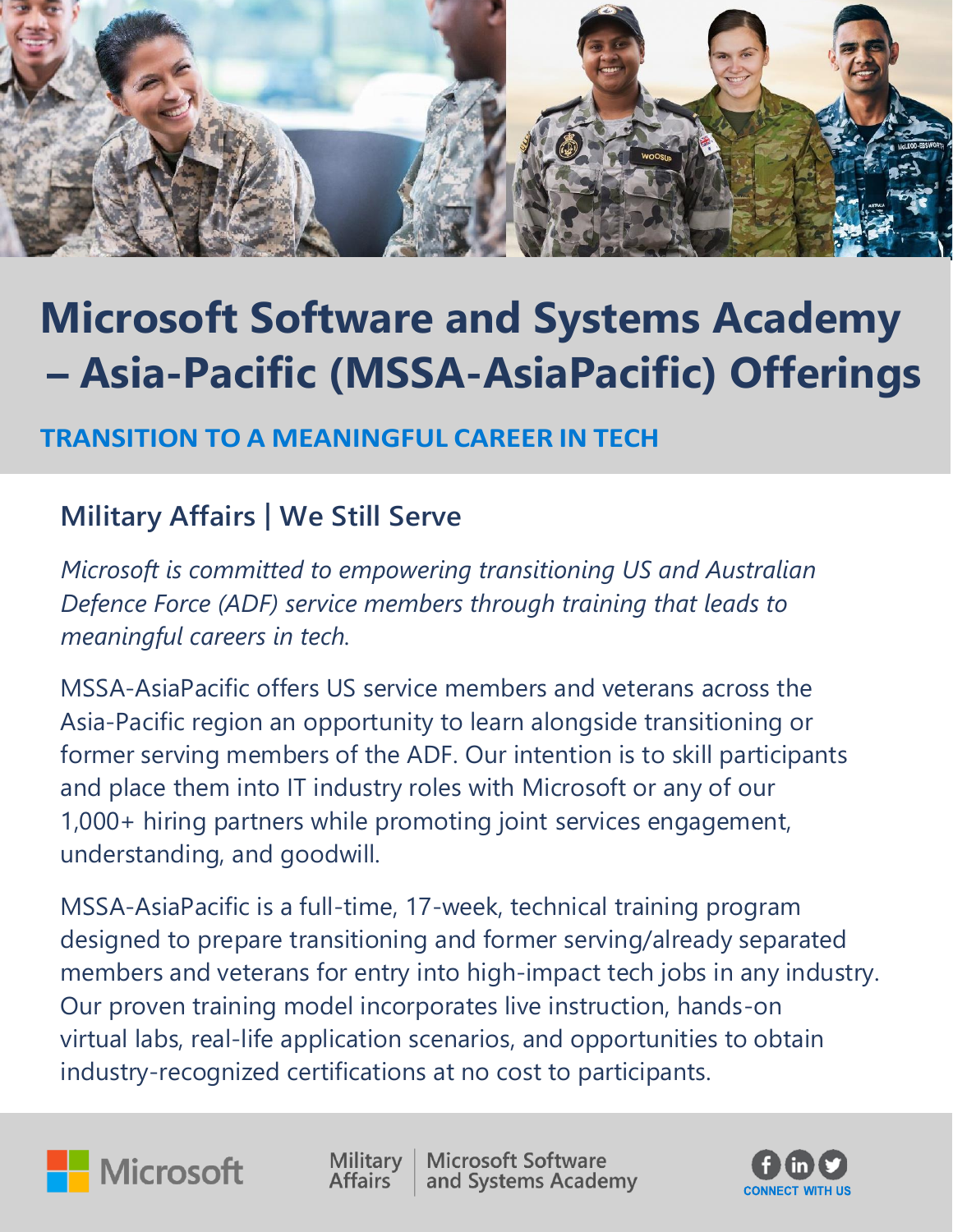**MSSA-AsiaPacific participants elect to specialize in either Cloud Application Development (CAD) or Server & Cloud Administration (SCA). Upon completion of MSSA-AsiaPacific, participants will have a pathway towards Microsoft certifications and direct hiring opportunities with Microsoft or one of its 1,000+ hiring partners.**

Being successful and confident in your career transition takes more than just technical know-how. In addition to technical curriculum, Microsoft partners with participants in career planning, professional skills-building – including resume writing and interview techniques – and job search strategies. MSSA-AsiaPacific also provides participants opportunities to engage with professional and technical mentors working at Microsoft.

### **Training locations and hours**

**CLASS SCHEDULE:** Monday-Friday 0800-1700 JST (Japan Standard Time)

> **LOCATION:** Virtual (Instructor led)

> > **DATES:** 6 June – 6 October 2022

#### **How do I apply?**

Email our operations team starting March 1 to receive your link to the application portal at **[MSSA-AsiaPacific@microsoft.com](mailto:MSSA-AsiaPacific@microsoft.com)**.

Applications will be accepted between **1-15 March 2022 (1700 JST)**.

Please review the Virtual Brief **[aka.ms/MSSAvirtualbrief](http://www.aka.ms/MSSAvirtualbrief)** or email **[MSSA-AsiaPacific@microsoft.com](mailto:MSSA-AsiaPacific@microsoft.com)** with general questions.

\* MSSA-AsiaPacific is NOT an expatriate program. MSSA-AsiaPacific is designed to facilitate instruction in a more favorable time zone for US service members serving in the Asia-Pacific region, with the opportunity to extend this offering to our partners and allies within the Australian Defence Force (ADF).

\* The ADF and service branches do not endorse any company, sponsor or their products or services.

\* MSSA is a Department of Defense approved SkillBridge program.





**Microsoft Software** and Systems Academy